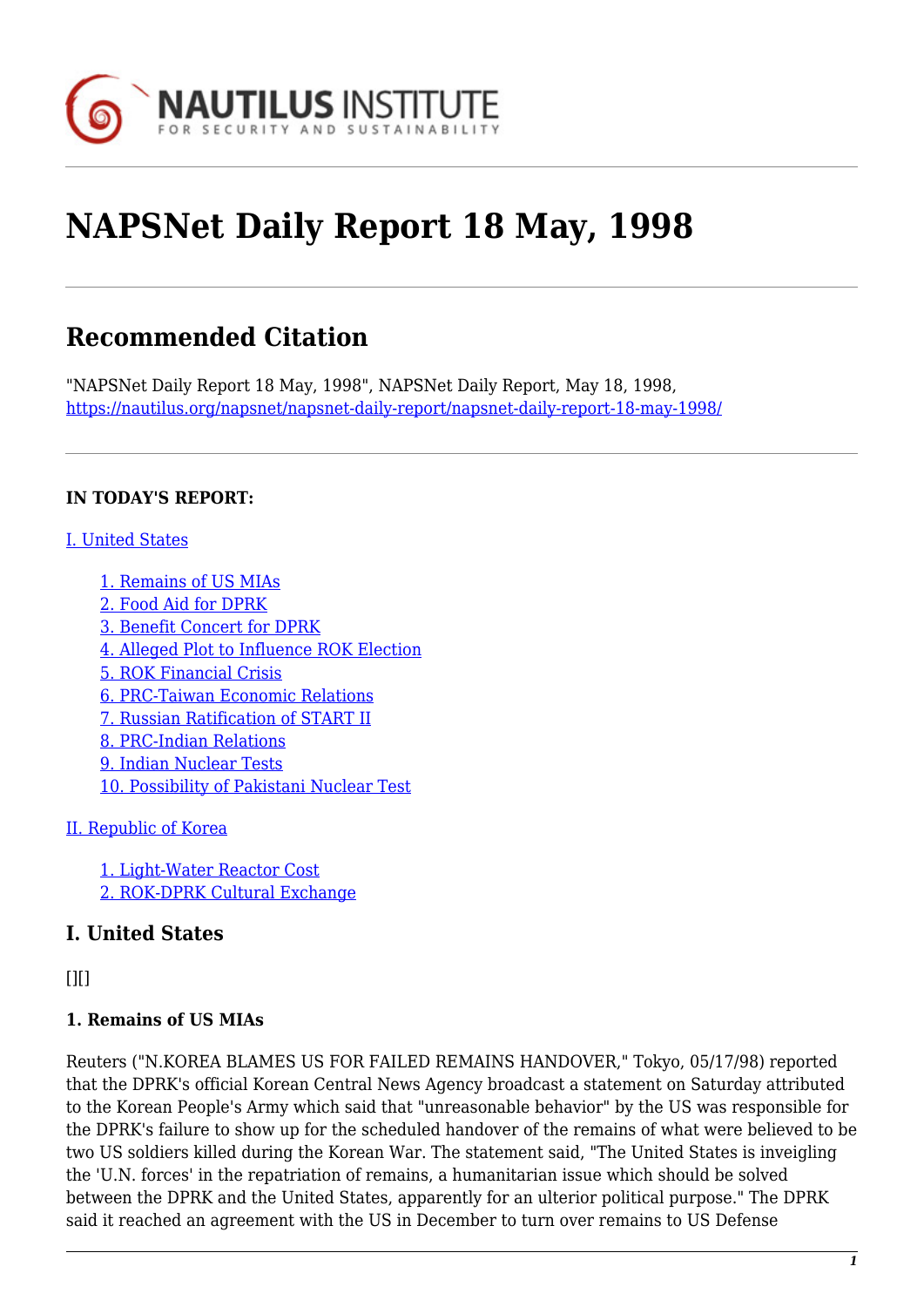Department officials, and that the agreement did not call for UN participation. The statement added, "We are willing to render a sincere cooperation for the discovery operations, taking into account their humanitarian nature. But we will never accept the unreasonable demand prompted by a political purpose."

<span id="page-1-0"></span> $[$ [ $]$  $[$  $]$  $[$  $]$  $[$  $]$  $[$  $]$  $[$  $]$  $[$  $]$  $[$  $]$  $[$  $]$  $[$  $]$  $[$  $]$  $[$  $]$  $[$  $]$  $[$  $]$  $[$  $]$  $[$  $]$  $[$  $]$  $[$  $]$  $[$  $]$  $[$  $]$  $[$  $]$  $[$  $]$  $[$  $]$  $[$  $]$  $[$  $]$  $[$  $]$  $[$  $]$  $[$  $]$  $[$  $]$  $[$  $]$  $[$  $]$  $[$  $]$  $[$  $]$  $[$  $]$  $[$  $]$  $[$  $]$  $[$ 

## **2. Food Aid for DPRK**

The Associated Press ("U.N. AGENCY TO PRUNE AID TO NORTH KOREA; CITES POOR ACCESS," Rome, 05/18/98) reported that World Food Program (WFP) director Catherine Bertini said Monday that the WFP will cut back relief aid to the DPRK after the government reneged on its promise to provide access to the entire country. Bertini said that the WFP has only been granted partial access and has been refused entry to 39 counties it specifically sought to enter. She added that WFP will scale back its operations by 55,000 metric tons of food, valued at about US\$33 million. Bertini stated, "We take this action very reluctantly. It means that about 765,000 people, mostly women and children, won't receive urgently needed food from the international community." She said, however, that if entry to more areas is eventually granted, the operations can be expanded. She added, "we are continuing our talks with the North Korean authorities and we are hopeful that we will gain access in the upcoming months."

<span id="page-1-1"></span> $[$ [ $]$  $[$  $]$  $[$  $]$  $[$  $]$  $[$  $]$  $[$  $]$  $[$  $]$  $[$  $]$  $[$  $]$  $[$  $]$  $[$  $]$  $[$  $]$  $[$  $]$  $[$  $]$  $[$  $]$  $[$  $]$  $[$  $]$  $[$  $]$  $[$  $]$  $[$  $]$  $[$  $]$  $[$  $]$  $[$  $]$  $[$  $]$  $[$  $]$  $[$  $]$  $[$  $]$  $[$  $]$  $[$  $]$  $[$  $]$  $[$  $]$  $[$  $]$  $[$  $]$  $[$  $]$  $[$  $]$  $[$  $]$  $[$ 

## **3. Benefit Concert for DPRK**

United Press International ("'KING OF POP' PLANS BENEFIT CONCERTS," Los Angeles, 05/15/98) reported that singer Michael Jackson said that he is planning to organize and headline a series of concerts to benefit the World Peace Foundation for Children. The first concert is scheduled for October 11 in Seoul, to raise funds for the Korean Peace Foundation for Children, which will distribute the money to families affected by the DPRK famine.

<span id="page-1-2"></span> $[$ [ $]$  $[$  $]$  $[$  $]$  $[$  $]$  $[$  $]$  $[$  $]$  $[$  $]$  $[$  $]$  $[$  $]$  $[$  $]$  $[$  $]$  $[$  $]$  $[$  $]$  $[$  $]$  $[$  $]$  $[$  $]$  $[$  $]$  $[$  $]$  $[$  $]$  $[$  $]$  $[$  $]$  $[$  $]$  $[$  $]$  $[$  $]$  $[$  $]$  $[$  $]$  $[$  $]$  $[$  $]$  $[$  $]$  $[$  $]$  $[$  $]$  $[$  $]$  $[$  $]$  $[$  $]$  $[$  $]$  $[$  $]$  $[$ 

## **4. Alleged Plot to Influence ROK Election**

The Associated Press ("KOREAN LEGISLATOR AND EX-SPY INDICTED," Seoul, 05/16/98) reported that ROK prosecutors on Saturday indicted Park Il-yong, former deputy director of the Agency for National Security Planning, and Representative Chung Jey-moon, a member of the opposition Grand National Party, on charges of plotting to smear Kim Dae-jung's during the presidential election campaign. The action brought to 14 the number of former spy agents and politicians indicted in connection with the case. Chung admitted to briefly meeting with DPRK officials but insisted it had nothing to do with the election.

<span id="page-1-3"></span> $[$ [ $]$  $[$  $]$  $[$  $]$  $[$  $]$  $[$  $]$  $[$  $]$  $[$  $]$  $[$  $]$  $[$  $]$  $[$  $]$  $[$  $]$  $[$  $]$  $[$  $]$  $[$  $]$  $[$  $]$  $[$  $]$  $[$  $]$  $[$  $]$  $[$  $]$  $[$  $]$  $[$  $]$  $[$  $]$  $[$  $]$  $[$  $]$  $[$  $]$  $[$  $]$  $[$  $]$  $[$  $]$  $[$  $]$  $[$  $]$  $[$  $]$  $[$  $]$  $[$  $]$  $[$  $]$  $[$  $]$  $[$  $]$  $[$ 

## **5. ROK Financial Crisis**

<span id="page-1-4"></span>The Associated Press ("EX-SOUTH KOREAN ADVISERS SUBPOENAED," Seoul, 05/18/98) reported that former ROK Finance Minister Kang Kyong-shik and former presidential economic secretary Kim In- ho were subpoenaed Monday to answer questions about their role in the ROK's financial collapse before a three-judge panel. The judges will decide whether to indict the former officials.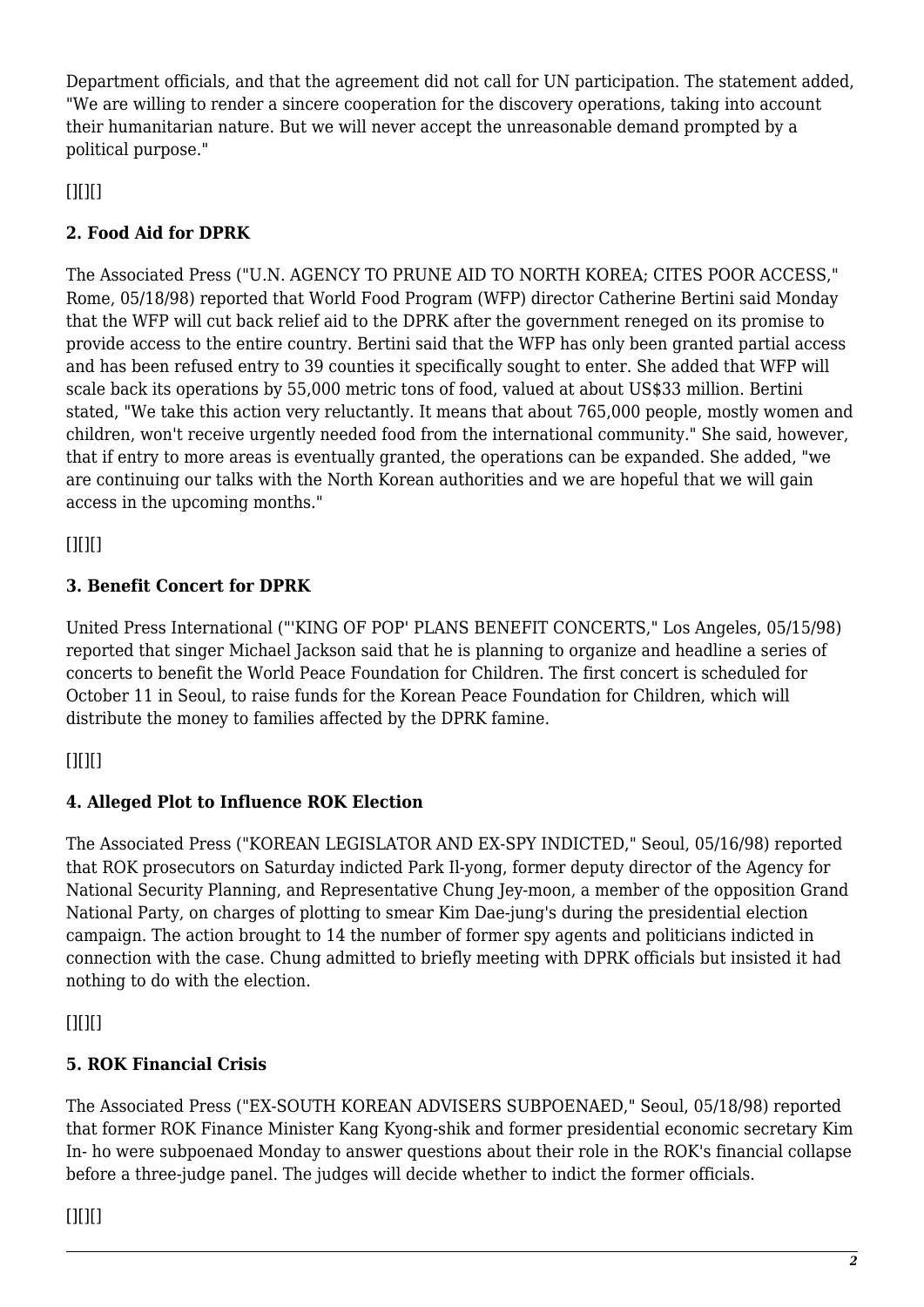#### **6. PRC-Taiwan Economic Relations**

Dow Jones Newswires (Baker Li, "TAIWAN COS STEP UP CHINA INVESTMENT DESPITE GOVT POLICY," Taipei, 05/18/98) reported that, despite the Taiwanese government's efforts to induce Taiwanese companies to invest in Southeast Asia, most companies still prefer investing in the PRC. Pin-kung Chiang, chairman of the Council for Economic Planning and Development, told a group of Taiwan executives that Taiwanese companies "can't throw money onto the mainland. We have to diversify our investments." The government recently said that it will not allow investment projects in the PRC totaling more than US\$50 million and that for each local company, the amount of investments in the PRC cannot exceed 20 percent of its paid-in capital.

<span id="page-2-0"></span> $[$ [ $]$  $[$  $]$  $[$  $]$  $[$  $]$  $[$  $]$  $[$  $]$  $[$  $]$  $[$  $]$  $[$  $]$  $[$  $]$  $[$  $]$  $[$  $]$  $[$  $]$  $[$  $]$  $[$  $]$  $[$  $]$  $[$  $]$  $[$  $]$  $[$  $]$  $[$  $]$  $[$  $]$  $[$  $]$  $[$  $]$  $[$  $]$  $[$  $]$  $[$  $]$  $[$  $]$  $[$  $]$  $[$  $]$  $[$  $]$  $[$  $]$  $[$  $]$  $[$  $]$  $[$  $]$  $[$  $]$  $[$  $]$  $[$ 

## **7. Russian Ratification of START II**

Reuters ("YELTSIN WANTS RUSSIA'S "BIG FOUR" TO MULL START-2," Moscow, 05/18/98) reported that Russian presidential press secretary Sergei Yastrzhembsky said on Monday that President Boris Yeltsin will summon his prime minister and two parliamentary leaders later this week to urge prompt ratification of the START-2 nuclear disarmament treaty. Yastrzhembsky stated, "It's not the president who needs the START-2 ratification, it's Russia which needs it."

The New York Times (Richard W. Stevenson, "CLINTON PRESSES YELTSIN ON START II RATIFICATION," Birmingham, 05/18/98) and Reuters (Arshad Mohammed, "INDIAN N-TESTS MAY SPUR U.S.-RUSSIA CUTS," Birmingham, 05/17/98) reported that US President Clinton on Sunday urged Russian President Boris Yeltsin to press for the ratification of the START II nuclear arms reduction treaty. Clinton drew a link between efforts to continue reducing the stores of nuclear weapons held by the US and Russia and attempts to halt nuclear proliferation. Clinton also told Yeltsin that he would like to hold a summit meeting in Moscow this year to discuss further armsreduction talks between the US and Russia. He argued that ratification of Start II and the beginning of negotiations on Start III would send a signal to burgeoning nuclear powers like India and Pakistan that they were moving backwards while the rest of the world was moving ahead. Yeltsin's spokesman, Sergei Yastrzhembsky, later said that Clinton's visit to Russia would go ahead only if START II had first been ratified by the Duma.

<span id="page-2-1"></span> $[$ [ $]$  $[$  $]$  $[$  $]$  $[$  $]$  $[$  $]$  $[$  $]$  $[$  $]$  $[$  $]$  $[$  $]$  $[$  $]$  $[$  $]$  $[$  $]$  $[$  $]$  $[$  $]$  $[$  $]$  $[$  $]$  $[$  $]$  $[$  $]$  $[$  $]$  $[$  $]$  $[$  $]$  $[$  $]$  $[$  $]$  $[$  $]$  $[$  $]$  $[$  $]$  $[$  $]$  $[$  $]$  $[$  $]$  $[$  $]$  $[$  $]$  $[$  $]$  $[$  $]$  $[$  $]$  $[$  $]$  $[$  $]$  $[$ 

## **8. PRC-Indian Relations**

The Associated Press ("CHINA NO THREAT TO INDIA - PEOPLE'S DAILY NEWSPAPER," Beijing, 05/18/98) reported that the PRC's People's Daily said in a commentary released late Monday that India has ignored recent improvements in relations with the PRC and dredged up old disputes to justify its nuclear tests. It argued, "Finding themselves in difficulties, Indian leaders have found spreading the China-threat theory very useful, but finding no real basis in this, they racked their brains and brought up old things to try to confuse public opinion." It stated, "Nobody believes this type of lying logic and the falsehood of the so- called `China-threat theory.'"

<span id="page-2-2"></span> $[$ [ $]$  $[$  $]$  $[$  $]$  $[$  $]$  $[$  $]$  $[$  $]$  $[$  $]$  $[$  $]$  $[$  $]$  $[$  $]$  $[$  $]$  $[$  $]$  $[$  $]$  $[$  $]$  $[$  $]$  $[$  $]$  $[$  $]$  $[$  $]$  $[$  $]$  $[$  $]$  $[$  $]$  $[$  $]$  $[$  $]$  $[$  $]$  $[$  $]$  $[$  $]$  $[$  $]$  $[$  $]$  $[$  $]$  $[$  $]$  $[$  $]$  $[$  $]$  $[$  $]$  $[$  $]$  $[$  $]$  $[$  $]$  $[$ 

## **9. Indian Nuclear Tests**

Reuters (Narayanan Madhavan, "INDIA HAILS N-TEST RESULTS, SILENT ON TREATY," New Delhi, 05/17/98) reported that the Indian Department of Atomic Energy and the Defense Research and Development Organization said Sunday that India could now design a variety of atomic weapons.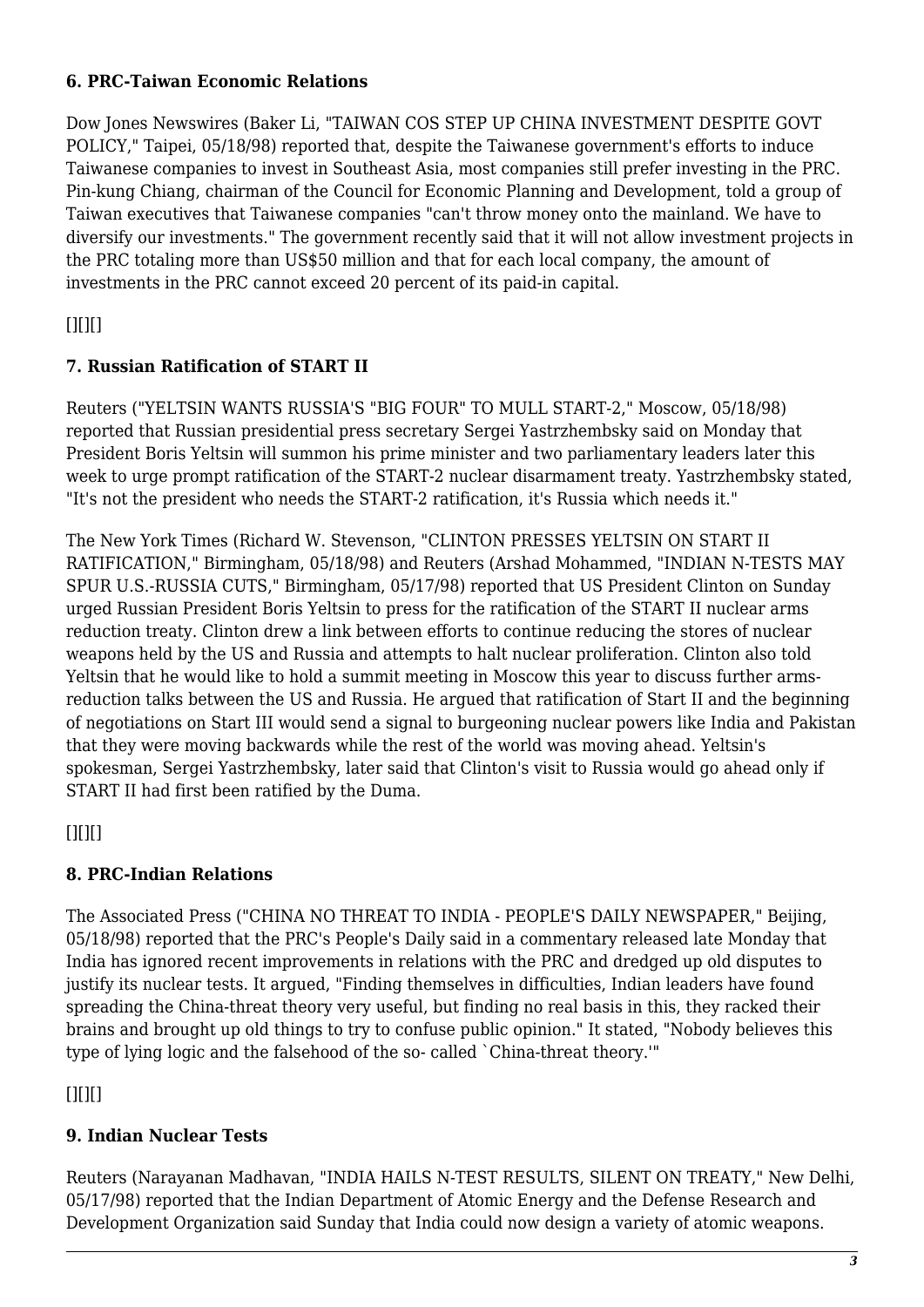They said in a statement, "The tests ... have provided critical data for the validation of our capability in the design of nuclear weapons of different yields for different applications and different delivery systems."

## <span id="page-3-0"></span> $[$ [ $]$  $[$  $]$  $[$  $]$  $[$  $]$  $[$  $]$  $[$  $]$  $[$  $]$  $[$  $]$  $[$  $]$  $[$  $]$  $[$  $]$  $[$  $]$  $[$  $]$  $[$  $]$  $[$  $]$  $[$  $]$  $[$  $]$  $[$  $]$  $[$  $]$  $[$  $]$  $[$  $]$  $[$  $]$  $[$  $]$  $[$  $]$  $[$  $]$  $[$  $]$  $[$  $]$  $[$  $]$  $[$  $]$  $[$  $]$  $[$  $]$  $[$  $]$  $[$  $]$  $[$  $]$  $[$  $]$  $[$  $]$  $[$

### **10. Possibility of Pakistani Nuclear Test**

Dow Jones Newswires ("PAKISTAN STILL MULLING WHETHER TO HOLD NUCLEAR TEST-JAPAN," Islamabad, 05/18/98) reported that Japanese special envoy Seichiro Noboru said Monday that he does not believe Pakistan has made a final decision on whether to test nuclear weapons in response to India's tests last week. He stated, "They are at this moment considering all the factors so they can reach a conclusion respecting Pakistan's national interest." Noburo said that Japan reiterated to Pakistan that it does not see nuclear testing to be in Pakistan's overall national interest and told Sharif his government hopes Pakistan will refrain from carrying out tests. He said that Japan would consider cutting off aid to Pakistan if it conducts nuclear tests. He added that Japan would also work through the World Bank and the International Monetary Fund to reduce loans to India because of the tests and he expects the same could happen to Pakistan if it undertakes nuclear testing.

The New York Times (Stephen Kinzer, "PAKISTAN SEEMS MIXED ON HOLDING NUCLEAR TEST," Islamabad, 05/18/98) and the Washington Times ("PAKISTAN PROMISES NUCLEAR TEST," Islamabad, 05/18/98) reported that Pakistan Foreign Minister Gohar Ayub Khan said Sunday that Pakistan has decided to begin testing nuclear weapons in response to India's tests last week. He stated, "It's a matter of when, not if, Pakistan will test. The decision has already been taken by the Cabinet." However, Prime Minister Nowaz Sharif said on Saturday that, while Pakistan has "the capacity to respond effectively" to India's tests, "The ideal thing would still be that Pakistan doesn't have to follow suit." On Sunday, Sharif said that he would order tests only "if the international community takes no action against India." He added, "The initial reactions from countries have either been nil or very mild." Information Minister Mushahid Hussain said that no decision had yet been made. Meanwhile, Japan's Kyodo news agency reported that Pakistan's army has cordoned off the Chagai area in Baluchistan province, which has been reported as the site for any nuclear test.

The New York Times ("NO DECISION ON TESTING, U.S. IS TOLD," Islamabad, 05/16/98, A5) reported that Pakastani officials told a high-level US delegation that Pakistan had yet to make a decision on whether to conduct nuclear tests. Soon after meeting with the US officials, Pakistan Prime Minister Nawaz Sharif stated, "We are in no haste to test the bomb after India tested the bomb. I think we are a responsible nation." An unnamed US official said that Pakistan "want[s] to see a continuing improvement in U.S.- Pakistani relations in a number of areas, but there was absolutely no sense in any of our conversations today of a wish list on their side in exchange for which they would not test." Meanwhile, Zafar Iqbal Cheema, the chairman of the department of defense and strategic studies at Quaid-e-Azim University, stated, "The Government must immediately work out a plan for a credible response, which should include testing a fission nuclear device, a thermonuclear device, and a sub-kiloton test. If Pakistan prolongs its response, this would create suspicion about its nuclear capability."

## <span id="page-3-1"></span>**II. Republic of Korea**

<span id="page-3-2"></span> $[$ [ $]$  $[$  $]$  $[$  $]$  $[$  $]$  $[$  $]$  $[$  $]$  $[$  $]$  $[$  $]$  $[$  $]$  $[$  $]$  $[$  $]$  $[$  $]$  $[$  $]$  $[$  $]$  $[$  $]$  $[$  $]$  $[$  $]$  $[$  $]$  $[$  $]$  $[$  $]$  $[$  $]$  $[$  $]$  $[$  $]$  $[$  $]$  $[$  $]$  $[$  $]$  $[$  $]$  $[$  $]$  $[$  $]$  $[$  $]$  $[$  $]$  $[$  $]$  $[$  $]$  $[$  $]$  $[$  $]$  $[$  $]$  $[$ 

**1. Light-Water Reactor Cost**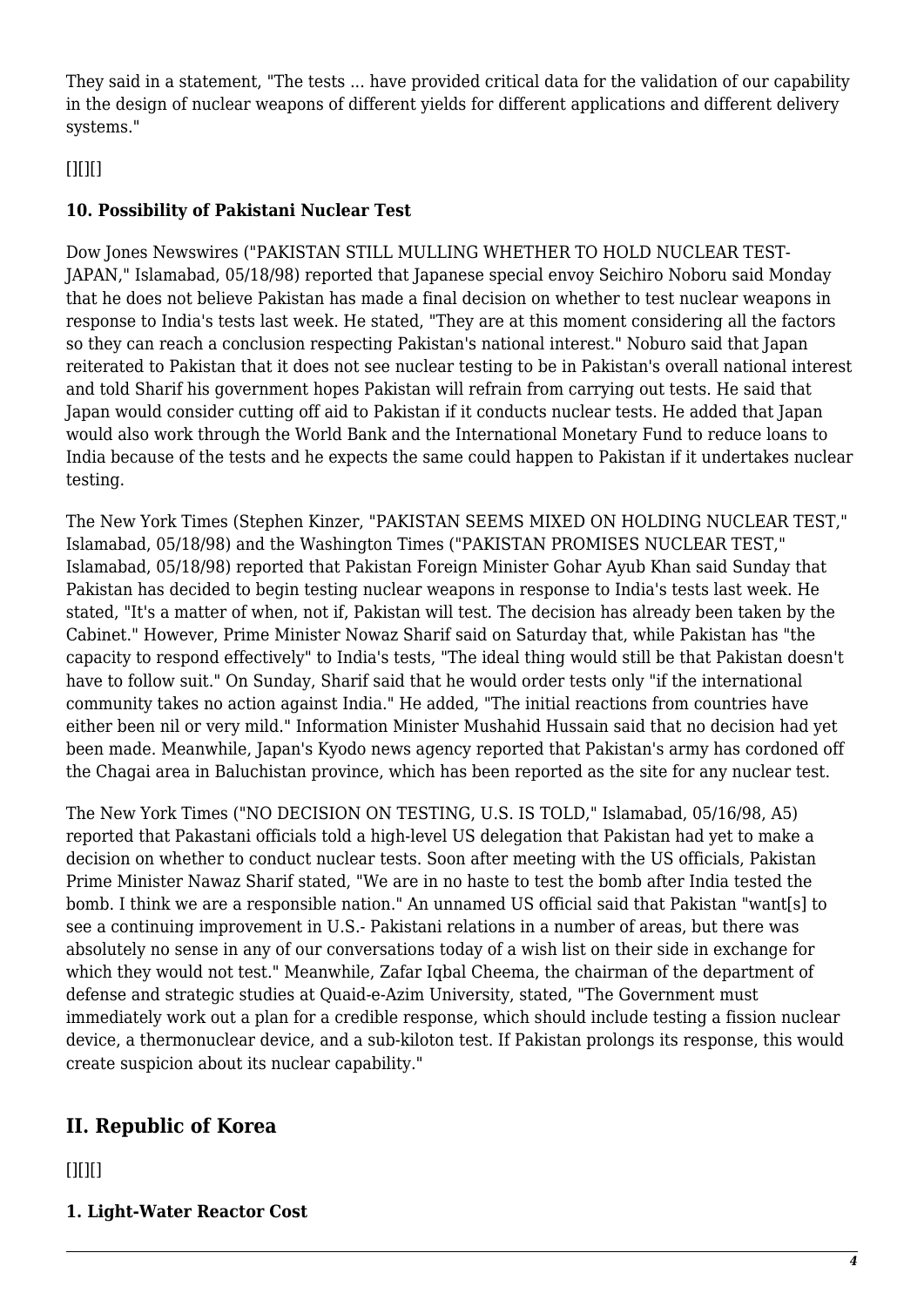The founders of the Korean Peninsula Energy Development Organization (KEDO)--the ROK, Japan, and the US--have reportedly readjusted the total construction cost for the light-water nuclear reactors for the DPRK from the current US\$5.2 billion to US\$4.5 billion. The three countries are also known to have begun final negotiations on the volume of US burden-sharing in the project. Such moves are attributed especially to Japan's changed attitude over cost-sharing. Japan has recently declared it will increase its burden from US\$800 million to US\$1 billion, which accounts for 22 percent of the total expenditure. Accordingly, the ROK, which had earlier promised to shoulder 70 percent of the total, will bear US\$3.154 billion, and the US will be responsible for the remaining 8 percent, or \$350 million. However, the US is persistently taking a negative stance on burdensharing, insisting it can only provide a minimal donation, and cannot share the burden. KEDO will hold its executive council meeting at the end of this month or early next month to discuss US costsharing, a ranking government official said. A solution to this issue may then be ironed out, as the three nations share the opinion that the project should be completed as originally scheduled in August, the official added. (Korea Times, "KEDO LOWERS NUKE REACTOR COST TO \$4.5 BILLION," 05/18/98)

<span id="page-4-0"></span> $[$ [ $]$  $[$  $]$  $[$  $]$  $[$  $]$  $[$  $]$  $[$  $]$  $[$  $]$  $[$  $]$  $[$  $]$  $[$  $]$  $[$  $]$  $[$  $]$  $[$  $]$  $[$  $]$  $[$  $]$  $[$  $]$  $[$  $]$  $[$  $]$  $[$  $]$  $[$  $]$  $[$  $]$  $[$  $]$  $[$  $]$  $[$  $]$  $[$  $]$  $[$  $]$  $[$  $]$  $[$  $]$  $[$  $]$  $[$  $]$  $[$  $]$  $[$  $]$  $[$  $]$  $[$  $]$  $[$  $]$  $[$  $]$  $[$ 

## **2. ROK-DPRK Cultural Exchange**

The DPRK has denied reports made earlier by some ROK news media that the two Koreas have reached a final agreement on the opening of a joint photo exhibition in Seoul and Pyongyang. Rodong Sinmun, the official daily of the DPRK's Workers' Party, said in its Friday edition that the DPRK has neither agreed to such an event, nor invited ROK citizens to visit Pyongyang to attend a photo festival. A certain ROK broadcaster made a false report, the newspaper insisted. ROK news media should not play into hands of their authorities, who are trying to create an optimistic mood about the progress of inter-Korean exchanges and cooperation, the daily alleged. (Korea Times, "NK DENIES REPORT OF INTER-KOREA PHOTO EXHIBITION," 05/18/98)

The NAPSNet Daily Report aims to serve as a forum for dialogue and exchange among peace and security specialists. Conventions for readers and a list of acronyms and abbreviations are available to all recipients. For descriptions of the world wide web sites used to gather information for this report, or for more information on web sites with related information, see the collection of [other](http://www.nautilus.org/napsnet/resources.html) [NAPSNet resources.](http://www.nautilus.org/napsnet/resources.html)

We invite you to reply to today's report, and we welcome commentary or papers for distribution to the network.

Produced by [the Nautilus Institute for Security and Sustainable Development](http://www.nautilus.org/morenaut.html) in partnership with: The Center for International Studies, [Yonsei University](http://www.yonsei.ac.kr/Eng/index.html), Seoul, Republic of Korea [The Center for Global Communications](http://aska.glocom.ac.jp/default.e.html), Tokyo, Japan [Center for American Studies](http://www.fudan.sh.cn/english/lab/ame_res/ame_res.htm), [Fudan University](http://www.fudan.sh.cn/index.html), Shanghai, People's Republic of China

Wade L. Huntley: [napsnet@nautilus.org](mailto:napsnet@nautilus.org) Berkeley, California, United States

Timothy L. Savage: [napsnet@nautilus.org](mailto:napsnet@nautilus.org) Berkeley, California, United States

Shin Dong-bom: [dongbom\\_shin@wisenet.co.kr](mailto:dongbom_shin@wisenet.co.kr)